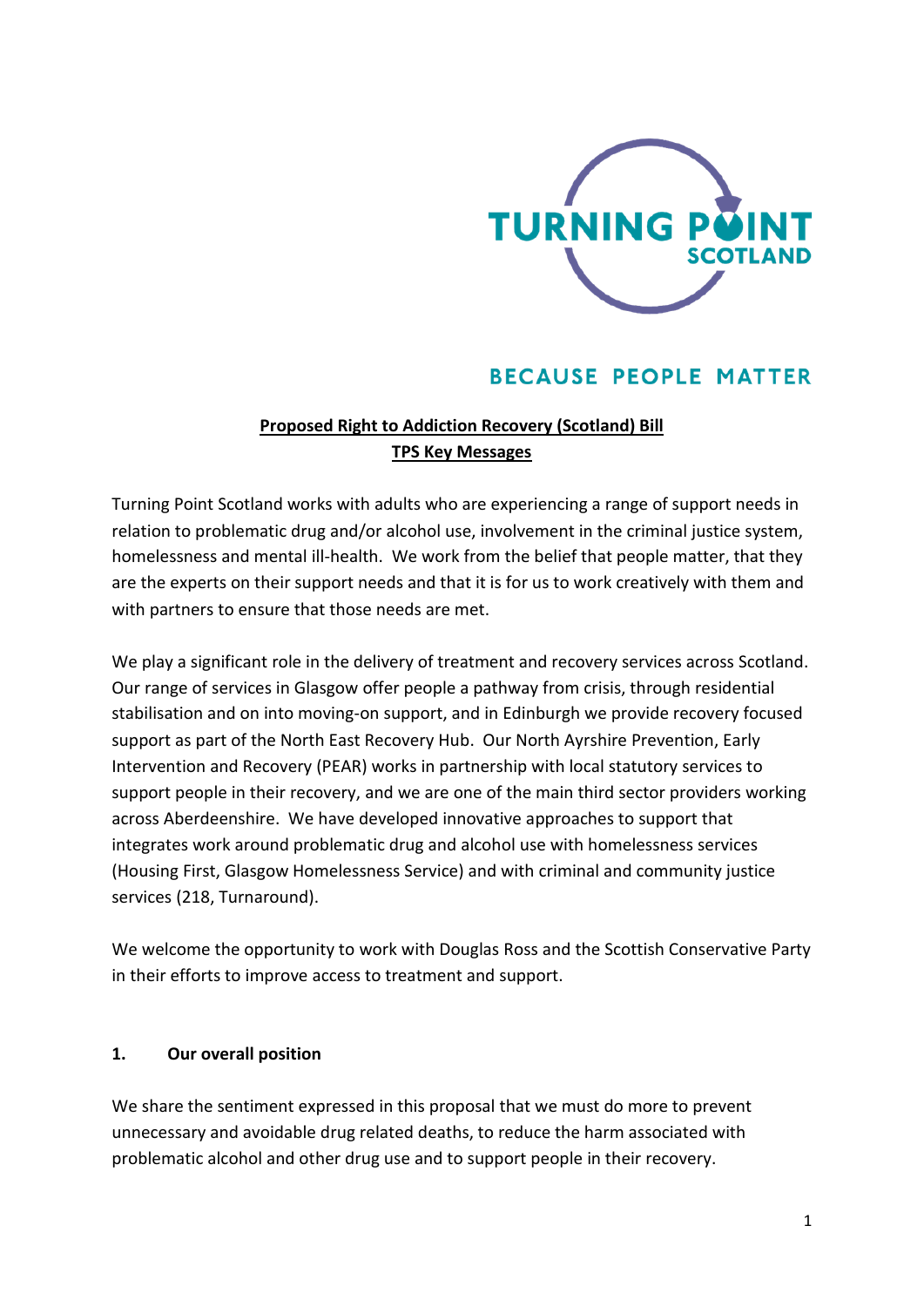We believe in a rights-based approach to treatment and support that empowers people to understand what they need and ensures the provision of a wide range of evidence based responses to those needs.

We do not believe that there is any single, right or wrong way to recovery, but that recovery depends on identifying, understanding and addressing the drivers of problematic alcohol and other drug use, drivers that are unique and personal to each individual. In our experience, that is supported by the evidence base, people will often require support in relation to mental health, housing, involvement in the justice system, education and employment, poverty, social isolation and disconnection. Our treatment and support services must be positioned within a holistic, multi-agency Recovery Orientated System of Care.

While we believe that the right to treatment already exists, we do not object to further solidifying that right.

We welcome the opportunity to challenge stigma and misperception by positioning problematic alcohol and other drug use as a medical condition requiring and deserving of treatment, and not as an individual failing. However, we would welcome greater recognition of and action on the social, cultural and systemic drivers of problematic alcohol and other drug use.

We agree that we should have "*standards and guidance in place to help people find the*  support that is right for them<sup>"1</sup>. We agree that that funding mechanisms should be more transparent and, along with decision making structures, be more focused on individual choice and control. They should be designed to enable a co-production approach that maximises communication, discussion and informed decision making.

We are fully supportive of the need to do more in order to prevent deaths, to prevent harms and to empower people to live the lives that they choose. However, we do not agree that the steps proposed in this Bill are the only, nor the best way to achieve these aims.

<sup>&</sup>lt;sup>1</sup> Foreword to the Proposal, Pg. 4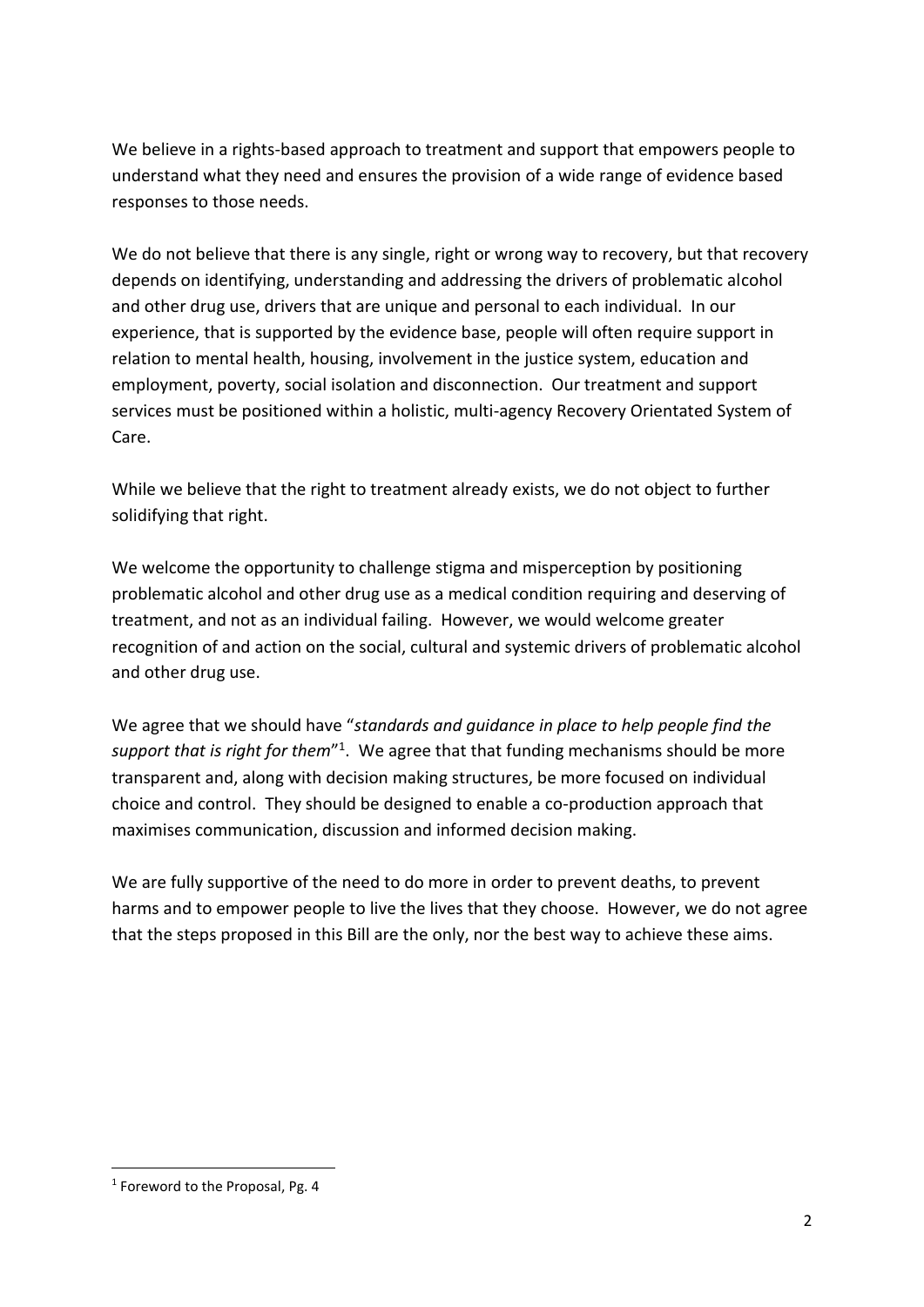#### **2. A narrow view of 'treatment'**

'Treatment' is used seemingly interchangeably with residential-rehabilitation. In his foreword, Douglas Ross says that he believes "*that many people across Scotland would benefit from addiction treatment, but they aren't able to access it*", and then refers to evidence of waiting times for residential rehabilitation and legal cases where people "*were denied access to drug treatment*", when what it appears is that they were denied access to residential rehabilitation (Page 11 of the proposal).

The list of treatments that would be included under this proposal given on Page 6 is welcome, but so much focus is given to residential-rehabilitation services throughout the document that we believe it presents an imbalanced picture of what treatment in Scotland should look like.

If this proposal is intended to improve access to treatment, then we cannot ignore, nor undermine, methadone or other medically assisted treatment. This is a fundamental tool in reducing harm – in keeping people alive – and in supporting people towards their own recovery goals. We absolutely agree that there are real weaknesses in our current approach, and we welcome the Scottish Governments' MAT standards as an important step towards strengthening this response; this proposal should seek to support the delivery of those standards as a key, evidence based<sup>2</sup> route towards its stated goals.

We should also take this opportunity to promote and raise awareness of newer, less understood, evidence based<sup>3</sup> approaches like Heroin Assisted Treatment. We need to show how we will open up routes in to treatment for those furthest away from it, by engaging with people where they are through evidence-based models such as Safer Consumption Facilities<sup>4</sup> and drug testing services<sup>5</sup> that have been shown to not only encourage engagement in treatment, but also to reduce harm and keep people alive.

<sup>&</sup>lt;sup>2</sup> "There is review-level evidence that the health of individuals with opioid dependence is safeguarded while in *substitution treatment. Optimum dose is critical and retention in treatment essential to achieving positive outcomes*" <http://www.healthscotland.scot/media/1609/drugs-related-deaths-rapid-evidence-review.pdf> 3 "*Over the past 15 years, six RCTs have been conducted involving more than 1,500 patients, and they provide strong evidence, both individually and collectively, in support of the efficacy of treatment with fully supervised self-administered injectable heroin, when compared with oral MMT, for long-term refractory heroin-dependent individuals*." [https://www.emcdda.europa.eu/system/files/publications/690/Heroin\\_Insight\\_335259.pdf](https://www.emcdda.europa.eu/system/files/publications/690/Heroin_Insight_335259.pdf)

<sup>4</sup> *"The evidence is strong that safe injection sites reduce the transmission of HIV and hepatitis, prevent overdose deaths, reduce public injections, reduce the volume of shared or discarded syringes, and increase the number of drug users entering treatment programs"* <https://www.cato.org/sites/cato.org/files/pubs/pdf/pa-858.pdf>

<sup>5</sup> "*We found that individual outcomes matched earlier intentions and that service users followed the harm reduction advice they received at the festival. Over ½ disposed of substances identified as other than what they had bought or expected, thereby reducing the risk of poisoning. Nearly ½ reduced their dosage and extended their consumption periods, thereby reducing the risk of overdose. This was particularly the case for those whose sample was stronger than expected substance, with nearly ¾ taking less or not taking the substance at all."* <https://transformdrugs.org/blog/drug-checking-works-new-evidence-from-the-loop>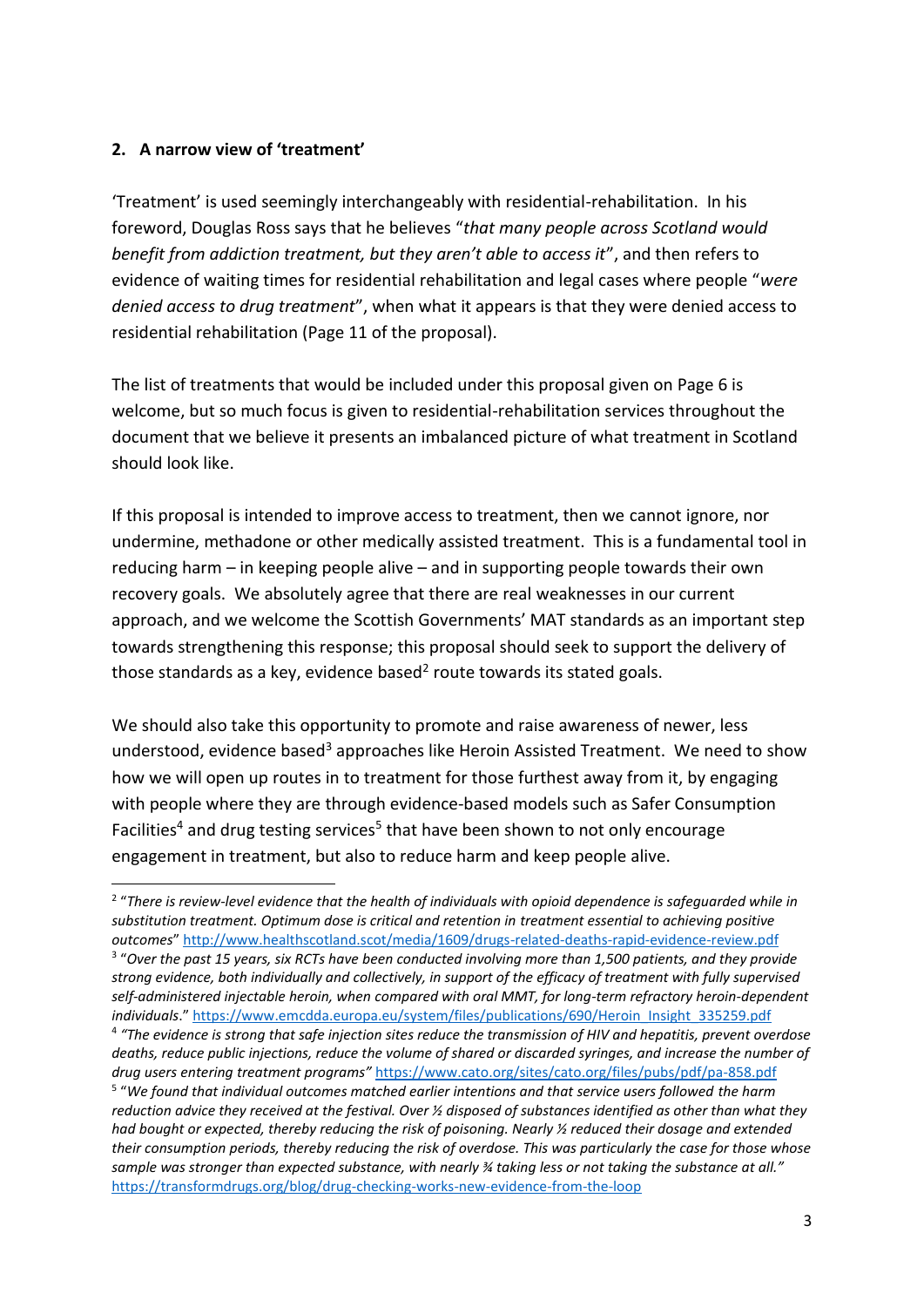#### **3. An over-emphasis on residential-rehabilitation as the only/best treatment model**

We recognise that access to this model has been restricted and decisions have not been made on the basis of what is best for the person. These issues were identified in David McCartney's work<sup>6</sup>, but he also identified that there is much work that has to be done in ensuring quality, consistency, efficacy and efficiency within the residential-rehabilitation provision in Scotland.

This proposal should be based on evidence of the models that are most effective in supporting people reduce harm and work towards recovery, and encourage investment there.

We have seen that, for people who we support, residential-rehabilitation in the wrong circumstances can be harmful, and put them at greater risk of harm and of death. Residential-rehabilitation has high dropout rates (although difficult to quantify because of different models and different KPIs), and we know that people's tolerance is reduced following a stay in rehab, thus if someone leaves in an unplanned way their risk of overdose is that much higher<sup>7</sup>. Going into rehab when not ready, particularly when the sole measure of success is abstinence, can set people up to fail. Although it is the treatment model that has in fact failed the person, that 'failure' can be internalised, adding to self-stigma and a lack of hope, and reducing the likelihood of that person maintaining contact with treatment services, which is in itself a key protector against overdose.

Even when it is the right time, people need support before (to stabilise, detox and otherwise prepare) and afterwards (to resettle, re-establish or make and maintain positive links and patterns in their community).

We agree that residential-rehabilitation offers an important opportunity, and that budgets, availability and accessibility should not be the barriers that prevents a person from engaging with the support that is right for them.

However, promoting this model as the only or best option for treatment ignores the reality that people need different types of support at different stages of life and of recovery, and investing in one preferred model will inevitably mean disinvestment in other options. Further, it maintains the idea that it is the person themselves who needs to be removed and

<sup>6</sup> <https://www.gov.scot/publications/residential-rehab-scotland-status-report-current-levels-capacity/>

<sup>&</sup>lt;sup>7</sup> "It has been found that overdose deaths are more likely to occur in specific situations, for example the period *shortly after prison release, hospital discharge or completing a course of residential detoxification or recovery treatment"* [https://www.emcdda.europa.eu/publications/topic-overviews/prevention-drug-related-deaths\\_en](https://www.emcdda.europa.eu/publications/topic-overviews/prevention-drug-related-deaths_en)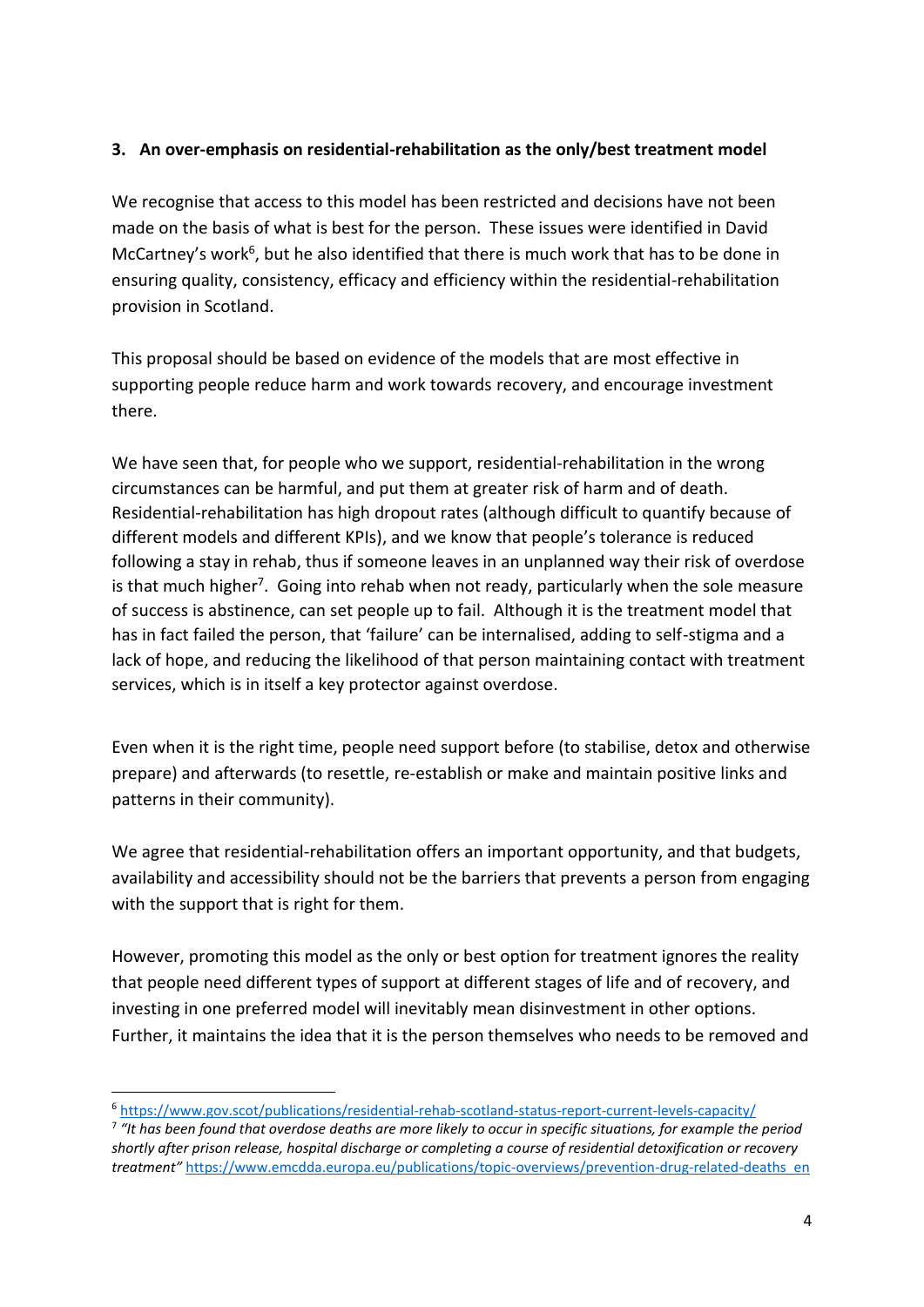'fixed', excusing us from considering the wider social, cultural and systemic drivers of the problematic alcohol or other drug use that they will return to.

#### **4. Informed Choice**

We fully agree that people themselves are best placed to decide what treatment and support that they need, and this is why we must invest in a wider range of treatment and support options rather than prioritising one preferred approach.

Most people have an idea of what residential-rehabilitation is, and the opportunity to get away from the drivers and stresses of life for a while to allow the space to do the work that needs to be done is attractive. We need to ensure that people are also aware of other treatment options that are available to them, and of the evidence on what is most likely to work for them in their circumstances, before they make their choice.

We should learn from the Self-Directed Support approach in adult social care which aims to give people choice and control over how to best achieve their aims and aspirations, and includes a duty to ensure that choice is informed and options are understood and considered.

People should be supported to identify their own priorities – what do they want to address? What do they want to achieve? – and then to consider what the evidence tells us is the best way to achieve those aims. There are times when it is right to challenge a person's view that residential-rehabilitation is the right choice.

#### **5. How do we measure success?**

We push back against the view that abstinence is the only measure of success. We disagree with the claim on Page 11 that "The key aim of treatment must be to wean those who suffer from addiction off the substance which they are dependent on" – our treatment and support services should aim for more. We should aim to address the drivers of problematic alcohol or other drug use, to reduce harm, to stabilise, to establish Medically Assisted Treatment, to address physical and mental health needs and establish a sustainable treatment programme.

Abstinence may be what people want and we can and should support them towards that goal, but we must recognise those steps along the way.

We must also challenge the stigma that underlies the view that being 'drug free' is the only goal; it is not an expectation made on the rest of society. Often people seek abstinence